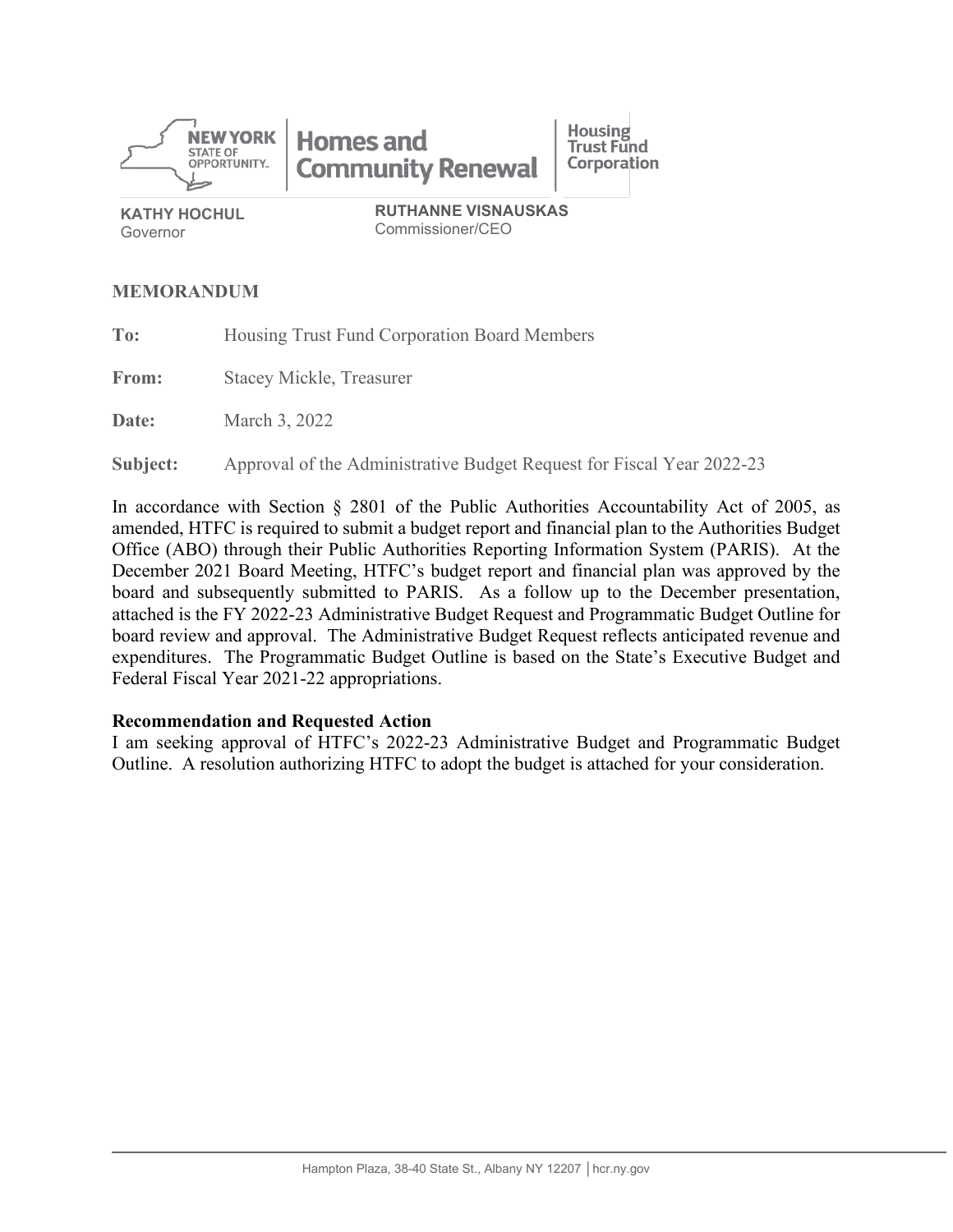**Administrative Budget Request**

**Program Budget Outline**

**Fiscal Year Ending March 31, 2023**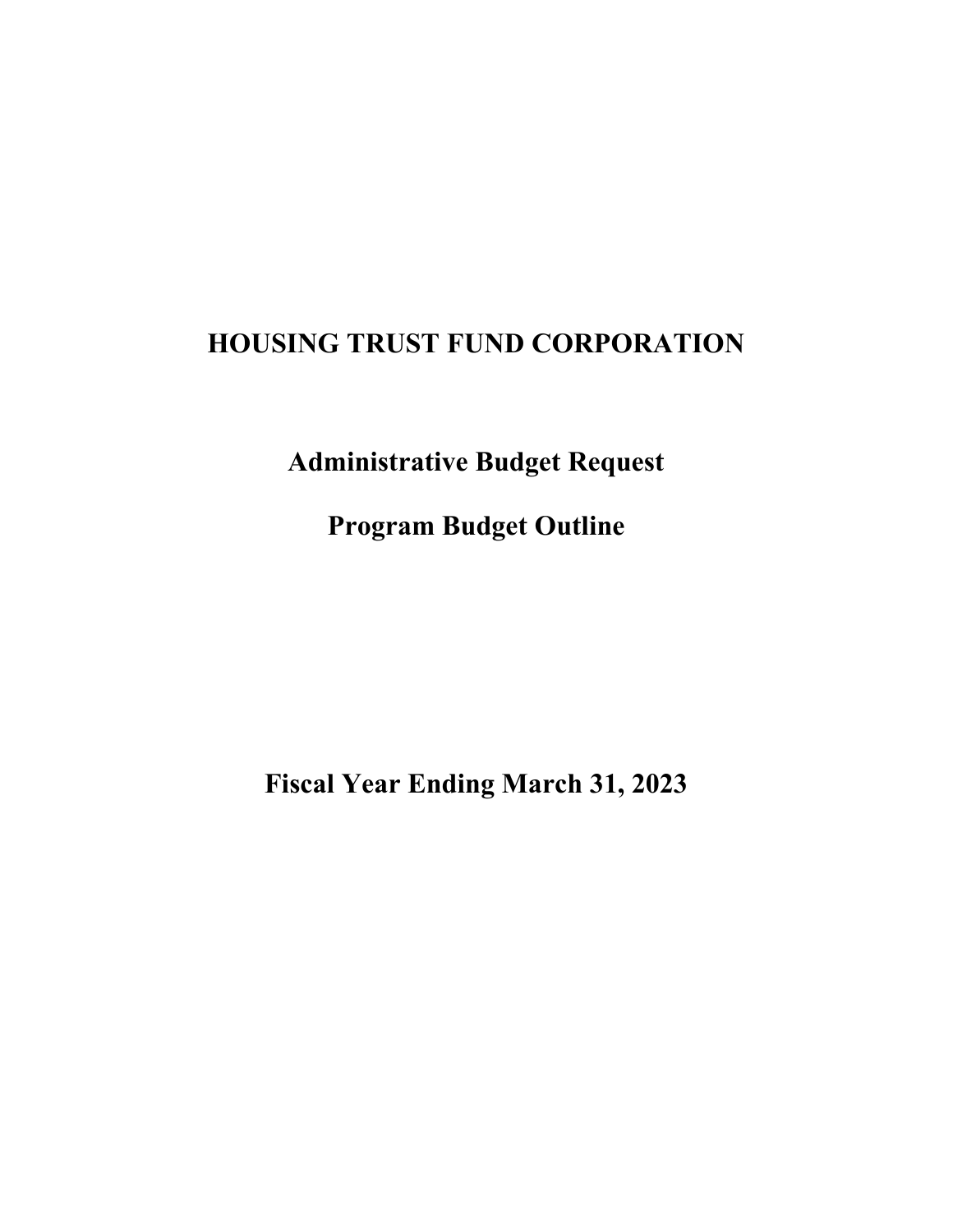# **HOUSING TRUST FUND CORPORATION Table of Contents**

#### **PAGE**

| <b>HTFC Administrative Budget Request</b>             |  |
|-------------------------------------------------------|--|
|                                                       |  |
|                                                       |  |
| HTFC Program Budget Outline State Fiscal Year 2022-23 |  |
|                                                       |  |
|                                                       |  |
|                                                       |  |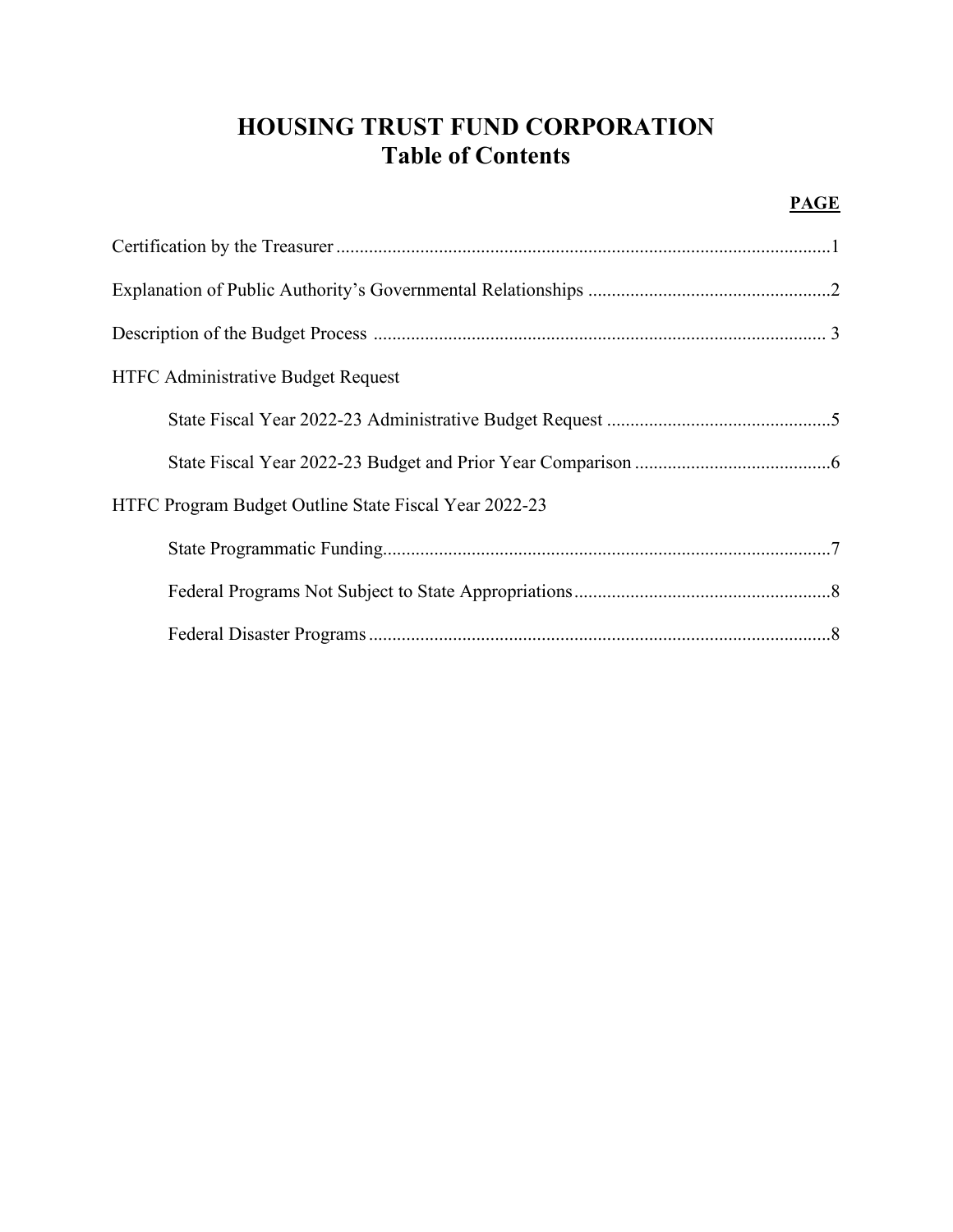### **Fiscal Year 2023 Administrative Budget Request Fiscal Year 2023 Program Budget Outline**

### **Certification by The Treasurer**

Presented herewith is the proposed administrative budget request and program budget outline for the period April 1, 2022 to March 31, 2023. This information was prepared in accordance with generally accepted accounting principles.

Stacey C. Mickle

Treasurer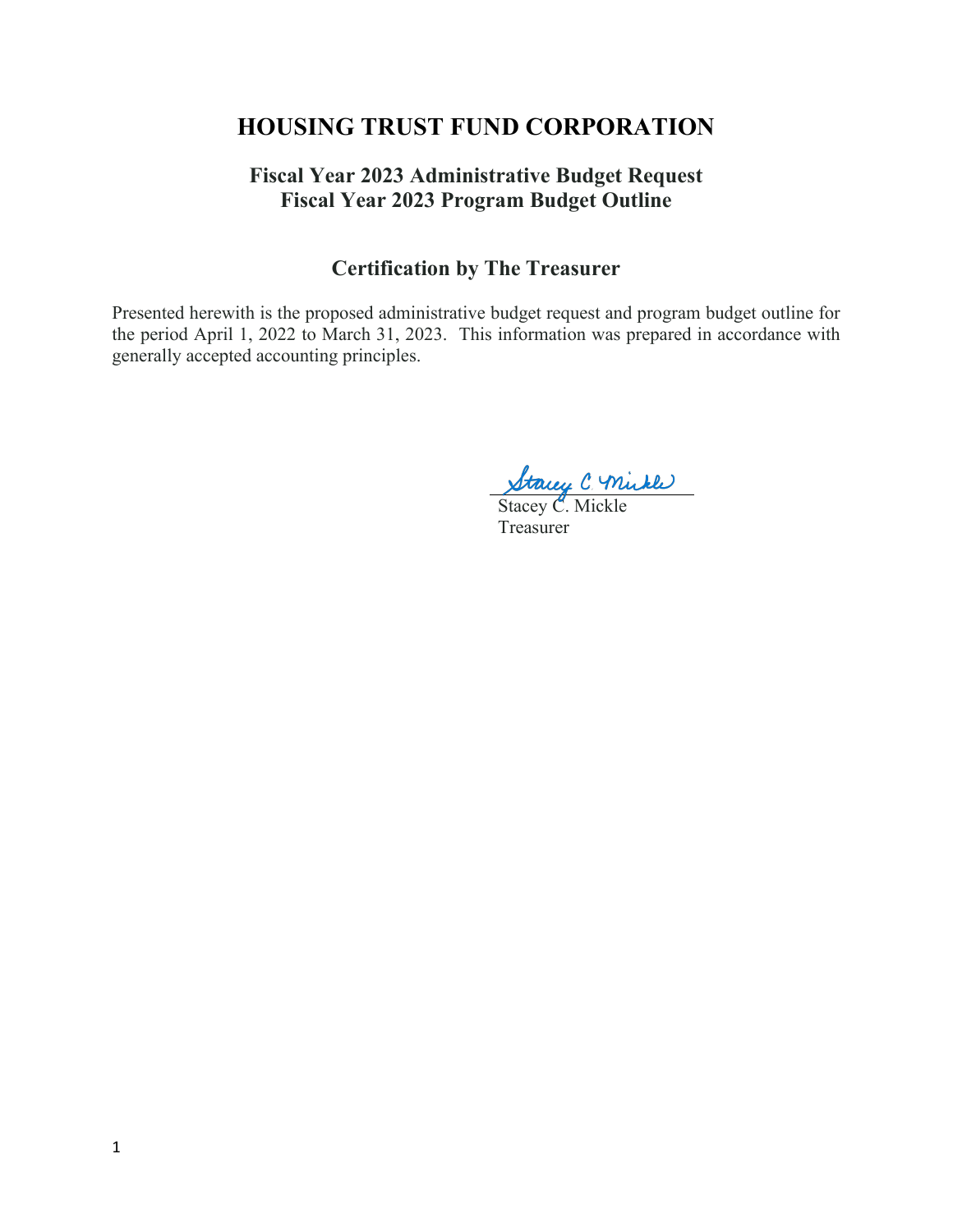### **Explanation of the public authority's relationship with the unit or units of government, if any, on whose behalf or benefit the authority was established**

The Housing Trust Fund Corporation (Corporation) is a component unit of the State of New York. It was established pursuant to state statute, and its powers and obligations are set forth in its enabling statute – Private Housing Finance Law Section 45-a. The Corporation is governed by a Board of Directors and functions under adopted By-laws that govern the Corporation.

The board membership consists of nine (9) members comprised of the commissioner of housing and community renewal, the director of the budget, the commissioner of taxation and finance, one member appointed by the temporary president of the senate, and one member appointed by the speaker of the assembly. In addition, there shall be four members to be appointed by the governor with the advice and consent of the senate.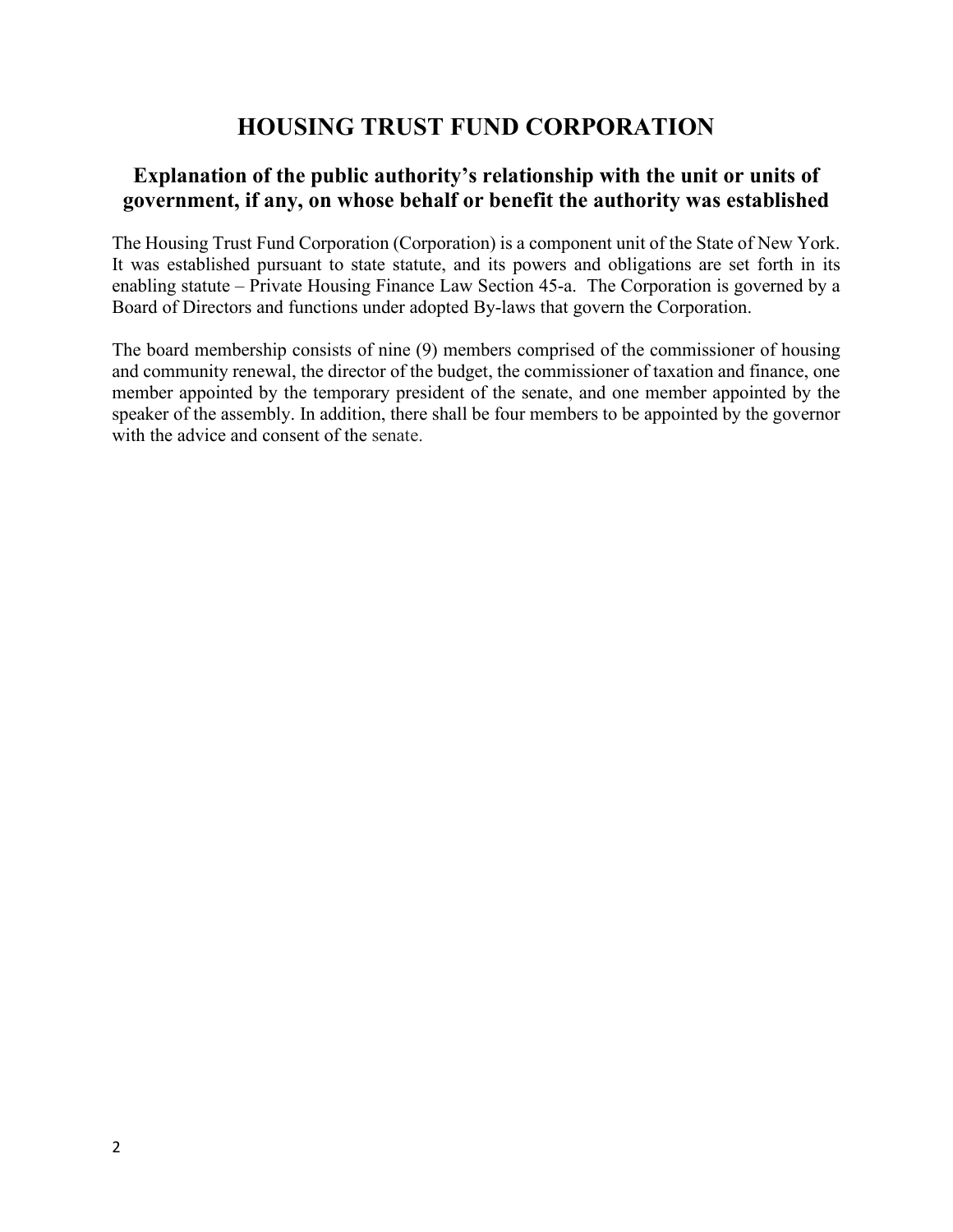## **Description of the Budget**

#### **General Information**

The fiscal year end for the Housing Trust Fund Corporation is March 31.

#### **Administrative Budget**

The Administrative Budget for the Housing Trust Fund Corporation has been prepared to capture the costs associated with personal and non-personal service expenditures under the various units of the Corporation. Administrative expenditures are tracked back to each unit. Year to year budget comparisons shows a decrease in revenue, but an increase in expenditures. The decrease is due to lower anticipated expenditures for Federal programs resulting in lower reimbursement for those programs. The increase in expenditures is related to an increase in personal services including additional staff, salary increases, cost of living increases, and an increase in fringe benefits costs.

Staff time will be allocated across program areas based on a time allocation methodology, an important step for those units that access Federal program administrative dollars. HTFC Finance will work closely with the programmatic units to provide an accurate accounting of time spent on the various Federal programs so that we are able to maximum reimbursement of expenditures.

The Corporation must comply with the Authority Budget Office requirement to post the budget ninety days before the beginning of the fiscal year (January  $1<sup>st</sup>$ ). In addition, the State Comptroller's regulations require that the approved budget is to be posted on the Corporation's web site and made available to the public within seven days of the beginning of the fiscal year (April 1<sup>st</sup>). The ABO required budget presentation was approved by the HTFC Board in December, posted to the Agency's website, and submitted in the PARIS system.

#### **Program Budgets**

Program Budget outlines for the Housing Trust Fund Corporation administered programs include funding provided by State and Federal appropriations. The tables provided for State appropriations are based on the proposed executive budget presented to the legislature in January. The tables provided for Federal appropriations are based on the Federal fiscal year of October 1, 2021 through September 30, 2022.

For State Fiscal Year 2022-23, the executive budget proposes consistent funding levels for the core programs administered by the Corporation. In addition, Local Assistance funding includes \$32,000,000 for the Governor's Office of Storm Recovery, \$2,000,000 for Fair Housing Testing, and \$250,000 for Fair Chance Credit Check Program which may be directed to HTFC to administer. Capital Project Funds include \$77,000,000 for the Governor's Office of Storm Recovery, \$5,000,000 for the Manufactured Home Advantage Program, and \$4,505,000,000 in additional Housing Plan Funds, a portion of which is expected to be transferred to the Corporation.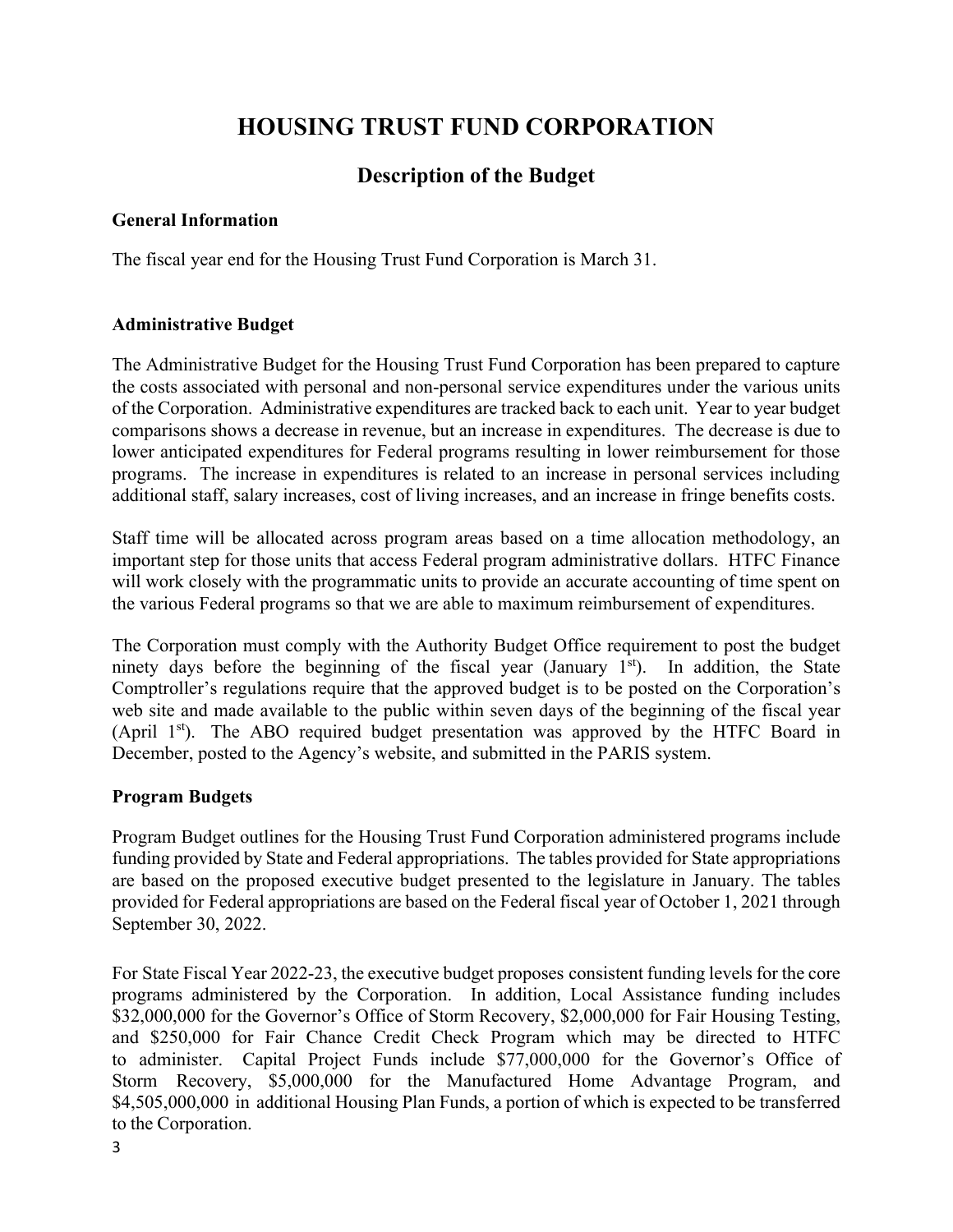The Federal Fiscal Year Budget for October 1, 2021 September 30, 2022 shows a \$428,977 increase for the annual CDBG program, but a decrease of \$498,798 for the annual HOME Investment Partnership Program.

Funding under the Coronavirus Aid, Relief, and Economic Security (CARES) Act and the American Rescue Plan Act (ARPA) will also be expended in fiscal year 2022-23. HTFC was awarded \$127 million in CDBG funding, \$95 million in HOME funding, \$35 million in Weatherization Funding, and \$540 million in Homeownership Assistance Fund (HAF). Expenditures for fiscal 2022-23 cannot be estimated at this time.

During Fiscal Year 2021-22, programmatic staff coordinated with other entities on other initiatives which resulted in funding from Lower Manhattan Development Corporation and New York State Energy Research and Development Agency (NYSERDA).

The balance of Federal funding for the Community Development Block Grant – Disaster Recovery program is approximately \$503 million for the Superstorm Sandy allocation and \$23 million for Irene and Lee allocation. In addition, \$4 million remains under the National Disaster Resiliency funding, also administered by the Governor's Office for Storm Recovery. The balances are expected to continue to decline over the next few years when the remaining projects funded with these dollars are completed and closed out.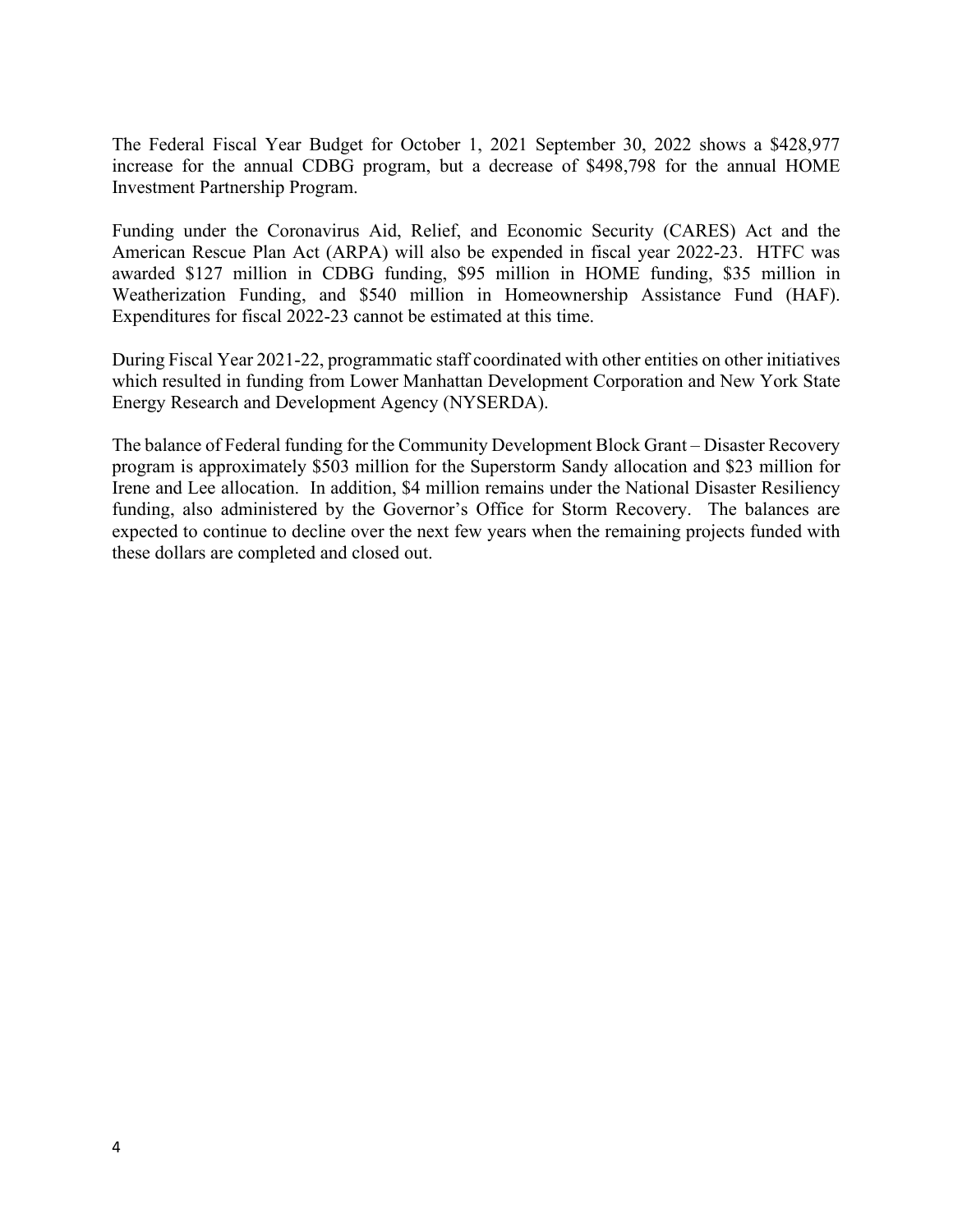**Administrative Budget Request**

**Fiscal Year Ending March 31, 2023**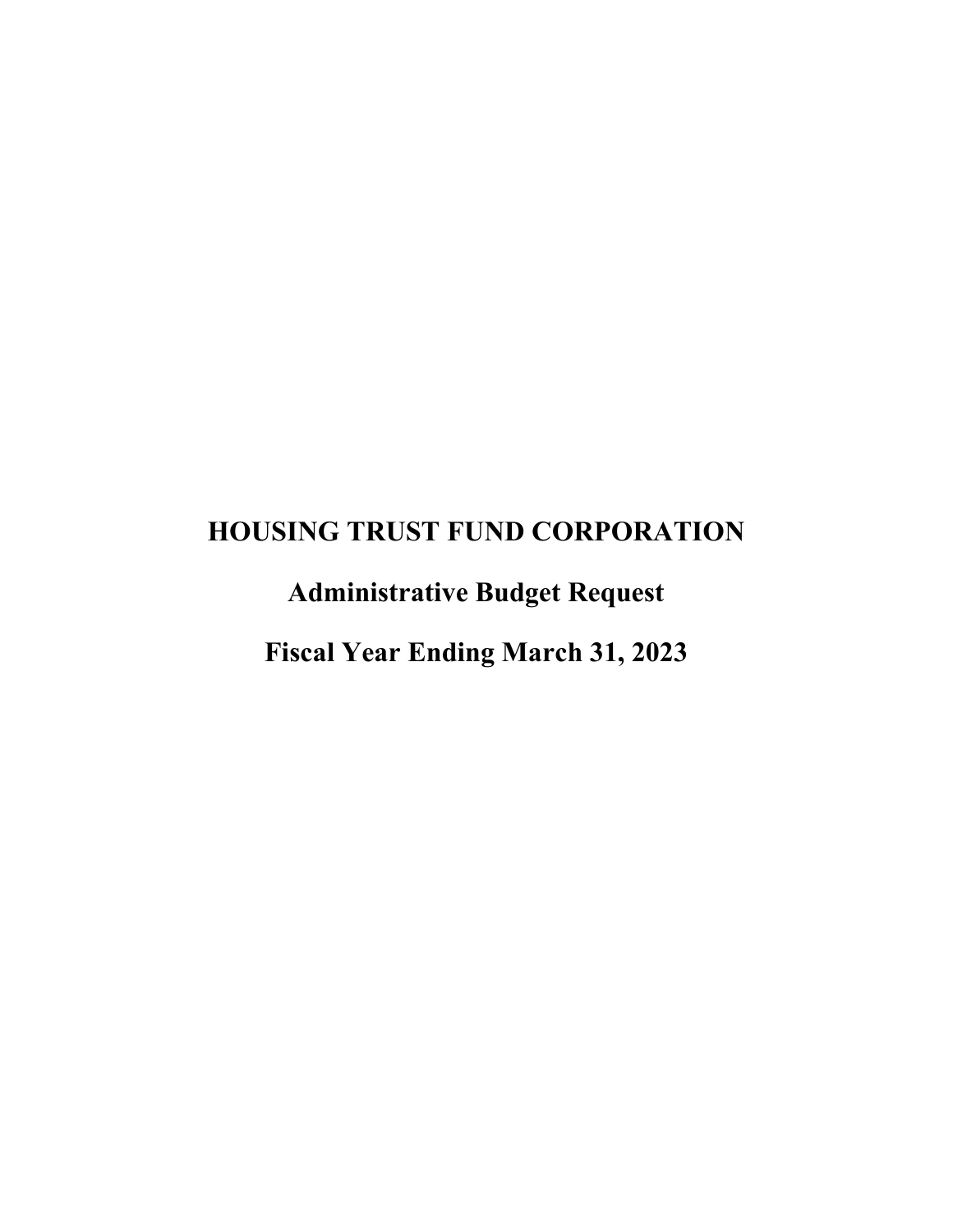### **State Fiscal Year 2022-23 Administrative Budget Request**

The primary source of administrative revenue used by the Corporation are the fees generated by the Performance Based Contract Administration (PBCA) program. The fees are the only source of unrestricted revenue used by the Corporation, but the contract under which these fees are generated is expected to terminate at the end of January 2023, providing for 10 months of revenue and expenses. HUD has indicated that they will be issuing an RFP during 2022. For the purposes of this request, HTFC revenue is based on current PBCA fee revenues through January 31, 2023.

Additional revenue for the corporation includes reimbursement of administrative expenditures related to the various federal programs administered by HTFC. Annually, HUD reimburses expenditures related to the CDBG, HOME, and HCV programs. With new Federal programs related to COVID and the American Rescue Plan, HTFC is anticipating additional reimbursement the Emergency Housing Choice Voucher Program (EHV), the Homeownership Assistance Fund (HAF), the HOME American Rescue Plan program, the Community Development Block Grant – COVID Relief (CDBG-CV), and the American Rescue Plan Weatherization Assistance Program (ARPA WAP).

Expenses are presented under three categories:

- **Personal Services** salaries, fringe benefits, and indirect costs.
- **Non-Personal Services** supplies, travel, contractual services, equipment and other.
- **Assessments** charge back of costs by the Division of Housing and Community Renewal for staffing allocated to the PBCA, HCV and State Capital programs.

For 2022-23, the Corporation payroll is estimated at 160 staff. This is comprised of 108 Housing Trust Fund and 52 Governor's Office of Storm Recovery (GOSR) staff. It is anticipated that the GOSR staff will decline in out years as the disaster recovery funding spends down. The number of GOSR staff provided is an informational item, but all administrative costs associated with GOSR are included within the CDBG-DR program line and not shown as administrative costs of the Corporation.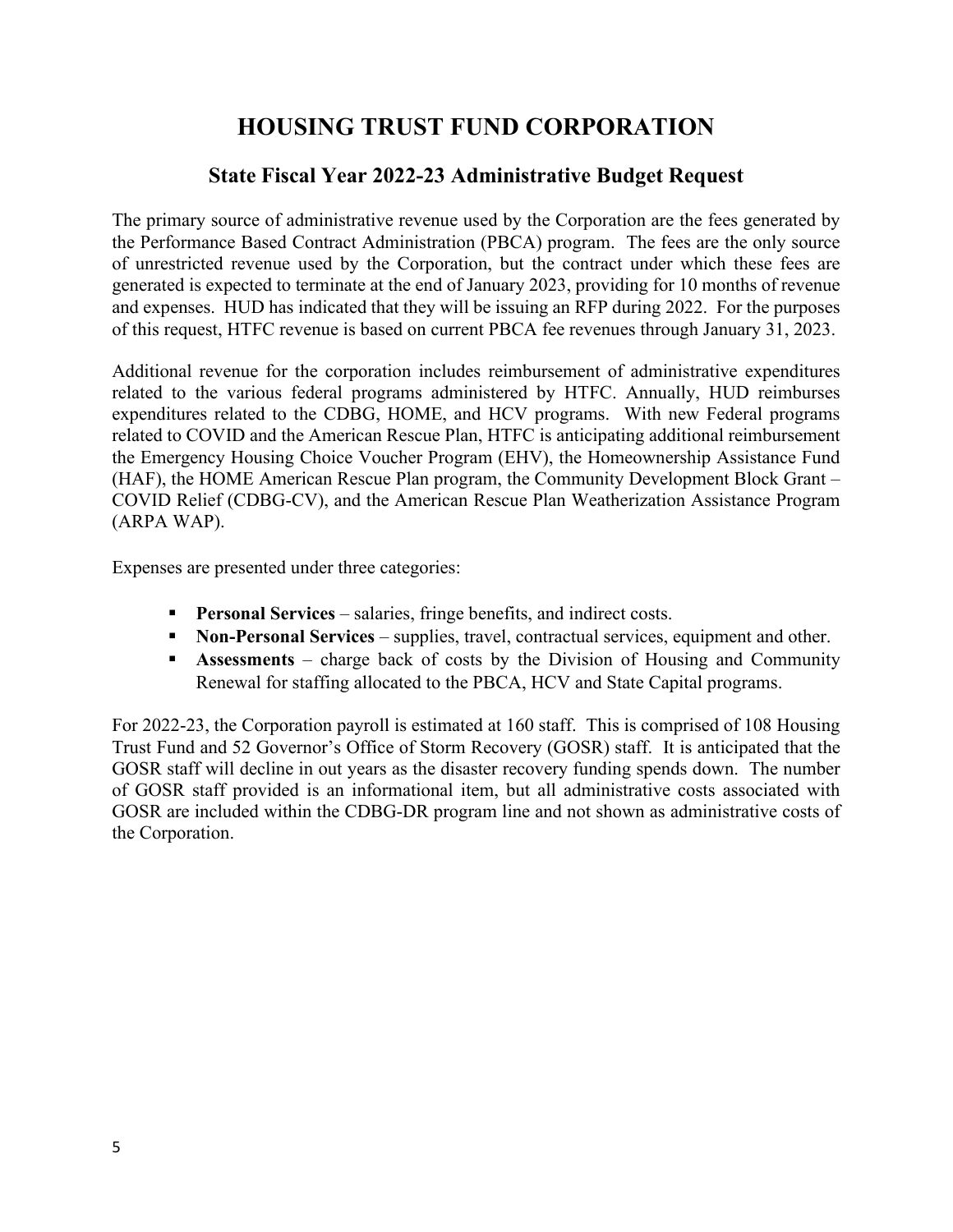## **HOUSING TRUST FUND CORPORATION State Fiscal Year 2022-23 Administrative Budget And**

## **Prior Year Budget Comparison**

| <b>Description</b>                     | 2021-22<br><b>Budgeted</b> | $2022 - 23$<br><b>Budgeted</b> | <b>Net Change</b> | Percent<br><b>Change</b> |
|----------------------------------------|----------------------------|--------------------------------|-------------------|--------------------------|
| <b>Budget Available</b>                |                            |                                |                   |                          |
| <b>Total Estimated PBCA Fee Income</b> | \$33,472,500               | \$36,250,000                   | \$2,777,500       | 8.30%                    |
| <b>Total Estimated Other Revenue</b>   | \$24,963,525               | \$22,082,520                   | (\$2,881,005)     | $-11.54%$                |
| <b>Total Funding All Sources</b>       | \$58,436,025               | \$58,332,520                   | (S103, 505)       | $-0.18%$                 |
| <b>Anticipated Expenditures</b>        |                            |                                |                   |                          |
| <b>Personal Services</b>               |                            |                                |                   |                          |
| Total Salaries, Fringe, Indirect       | \$14,295,310               | \$17,813,470                   | \$3,518,160       | 24.61%                   |
| <b>Non-Personal Services</b>           |                            |                                |                   |                          |
| Supplies                               | \$10,000                   | \$11,865                       | \$1,865           | 18.65%                   |
| Travel                                 | \$175,450                  | \$200,050                      | \$24,600          | 14.02%                   |
| Contractual Services (Fungible)        | \$623,483                  | \$114,369                      | $(\$509,114)$     | $-81.66%$                |
| Contractual Services (Fixed)           | \$26,026,114               | \$24,437,721                   | (\$1,588,393)     | $-6.10%$                 |
| <b>Total DHCR Assessments</b>          | \$14,956,246               | \$14,884,000                   | $(\$72,246)$      | $-0.48%$                 |
| <b>Total Non-Personal Services</b>     | \$41,791,293               | \$39,648,005                   | (S2, 143, 288)    | $-5.13%$                 |
| <b>Total Estimated Expenditures</b>    | \$56,086,603               | \$57,461,475                   | \$1,374,872       | 2.45%                    |

.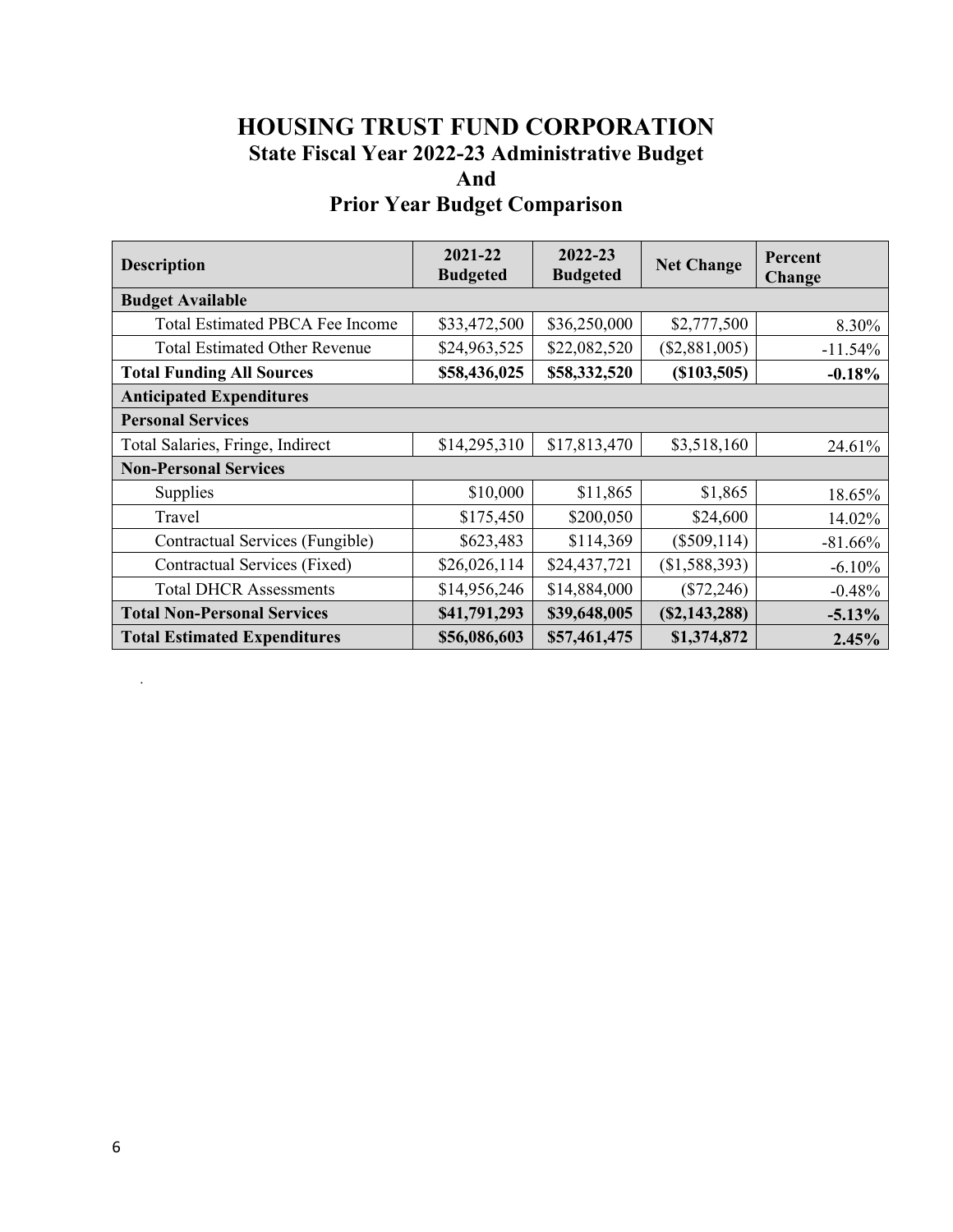# **Program Budget Outlines**

**Fiscal Year Ending March 31, 2023** 

 $^{+}$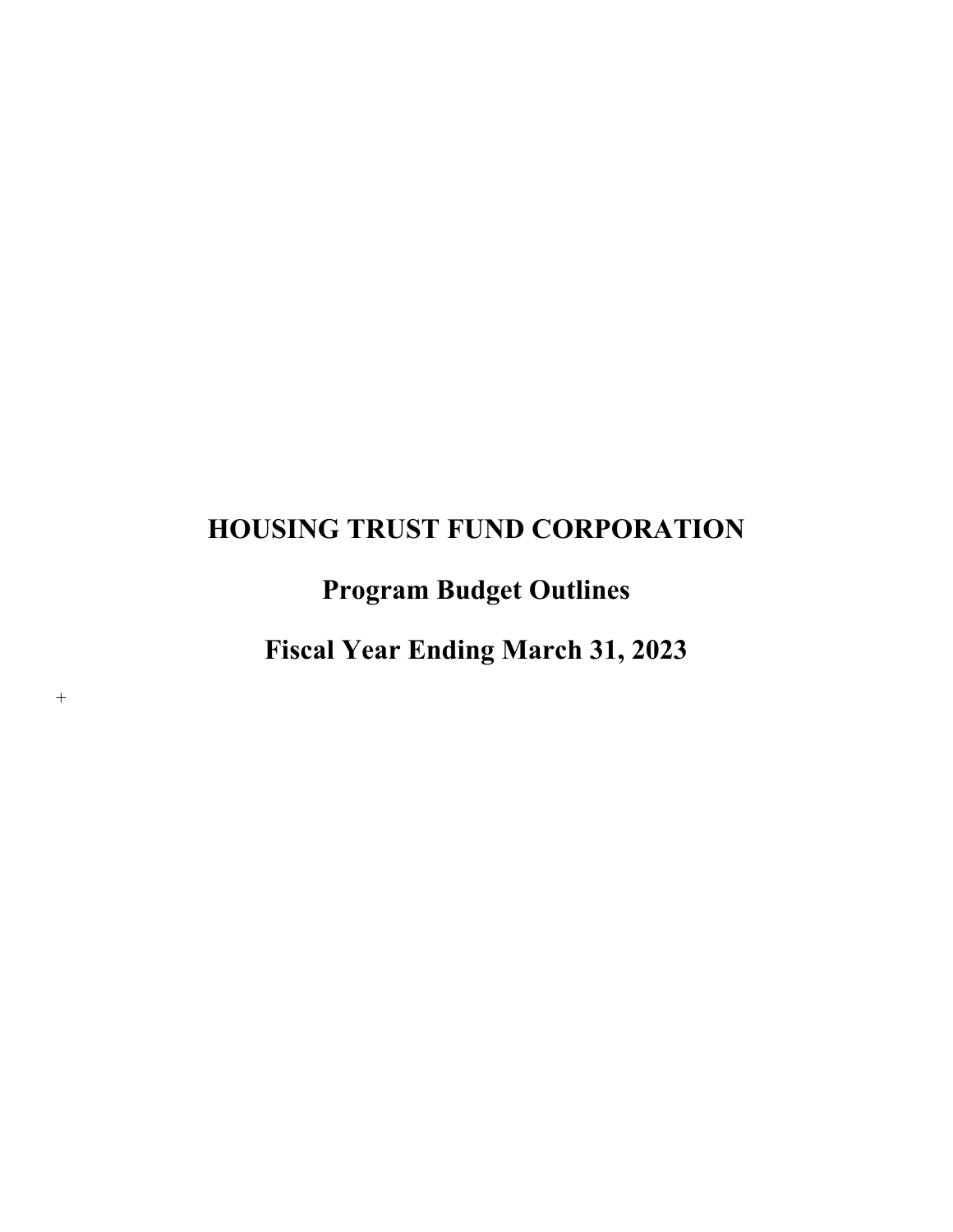## **HOUSING TRUST FUND CORPORATION BUDGET State Programmatic Funding Fiscal Year Ending March 31, 2023**

| <b>State Appropriations</b>                         | <b>2021-22 Enacted</b><br><b>Budget</b> | 2022-23<br><b>Executive</b><br><b>Budget</b> | <b>Executive Budget</b><br><b>Change Over</b><br>2021-22 |
|-----------------------------------------------------|-----------------------------------------|----------------------------------------------|----------------------------------------------------------|
| Rural Rental Assistance Program <sup>1</sup>        | \$21,630,000                            | \$0                                          | $(\$21,630,000)$                                         |
| Fair Housing Testing <sup>2</sup>                   | \$0                                     | \$2,000,000                                  | \$2,000,000                                              |
| Fair Chance Credit Check Program <sup>2</sup>       | \$0                                     | \$250,000                                    | \$250,000                                                |
| Governor's Office of Storm Recovery (Local)         | \$0                                     | \$32,000,000                                 | \$32,000,000                                             |
| Housing Opportunities Prog for Elderly/RESTORE      | \$1,400,000                             | \$1,400,000                                  | SO.                                                      |
| Main Street                                         | \$4,200,000                             | \$4,200,000                                  | \$0                                                      |
| Access to Home (ACCESS)                             | \$1,000,000                             | \$1,000,000                                  | \$0                                                      |
| Homes for Working Families Program                  | \$14,000,000                            | \$14,000,000                                 | \$0                                                      |
| Low Income Housing Trust Fund                       | \$44,200,000                            | \$44,200,000                                 | \$0                                                      |
| Public Housing Modernization Program                | \$6,400,000                             | \$6,400,000                                  | \$0                                                      |
| Bonded Capital Housing Plan New Approp <sup>3</sup> | \$186,000,000                           | \$4,505,000,000                              | \$4,319,000,000                                          |
| Governor's Office of Storm Recovery (Capital)       | \$130,000,000                           | \$77,000,000                                 | $(\$53,000,000)$                                         |
| Manufactured Home Advantage Program                 | \$5,000,000                             | \$5,000,000                                  | \$0                                                      |
| <b>Total Anticipated State Appropriations</b>       | \$414,305,000                           | \$4,692,450,000                              | \$4,278,145,000                                          |
|                                                     | <b>2021-22 Enacted</b>                  | 2022-23                                      | <b>Executive Budget</b>                                  |
| <b>Mortgage Insurance Fund</b>                      | <b>Budget</b>                           | <b>Executive</b>                             | <b>Change Over</b>                                       |
|                                                     |                                         | <b>Budget</b>                                | 2021-22                                                  |
| Neighborhood Preservation Program                   | \$12,830,000                            | \$12,830,000                                 | \$0                                                      |
| <b>Rural Preservation Program</b>                   | \$5,360,000                             | \$5,360,000                                  | \$0                                                      |
| Rural Rental Assistance Program                     | \$0                                     | \$21,630,000                                 | \$21,630,000                                             |
| <b>Total Anticipated Mortgage Insurance Fund</b>    | \$18,190,000                            | \$39,820,000                                 | \$21,630,000                                             |
| <b>Anticipated Grand Total</b>                      | \$432,495,000                           | \$4,732,270,000                              | \$4,299,775,000                                          |

<sup>1.</sup> The Rural Rental Assistance Program was moved from Local Assistance to the Mortgage Insurance Fund for FY 2022-23.<br><sup>2.</sup> It is anticipated that the Fair Housing Testing and Fair Chance Credit Check Programs will be adm

<sup>3.</sup> A portion of the new Supporting Housing Capital Fund is expected to be transferred to the Corporation. It is unknown at this time how much of this will be transferred to HTFC.